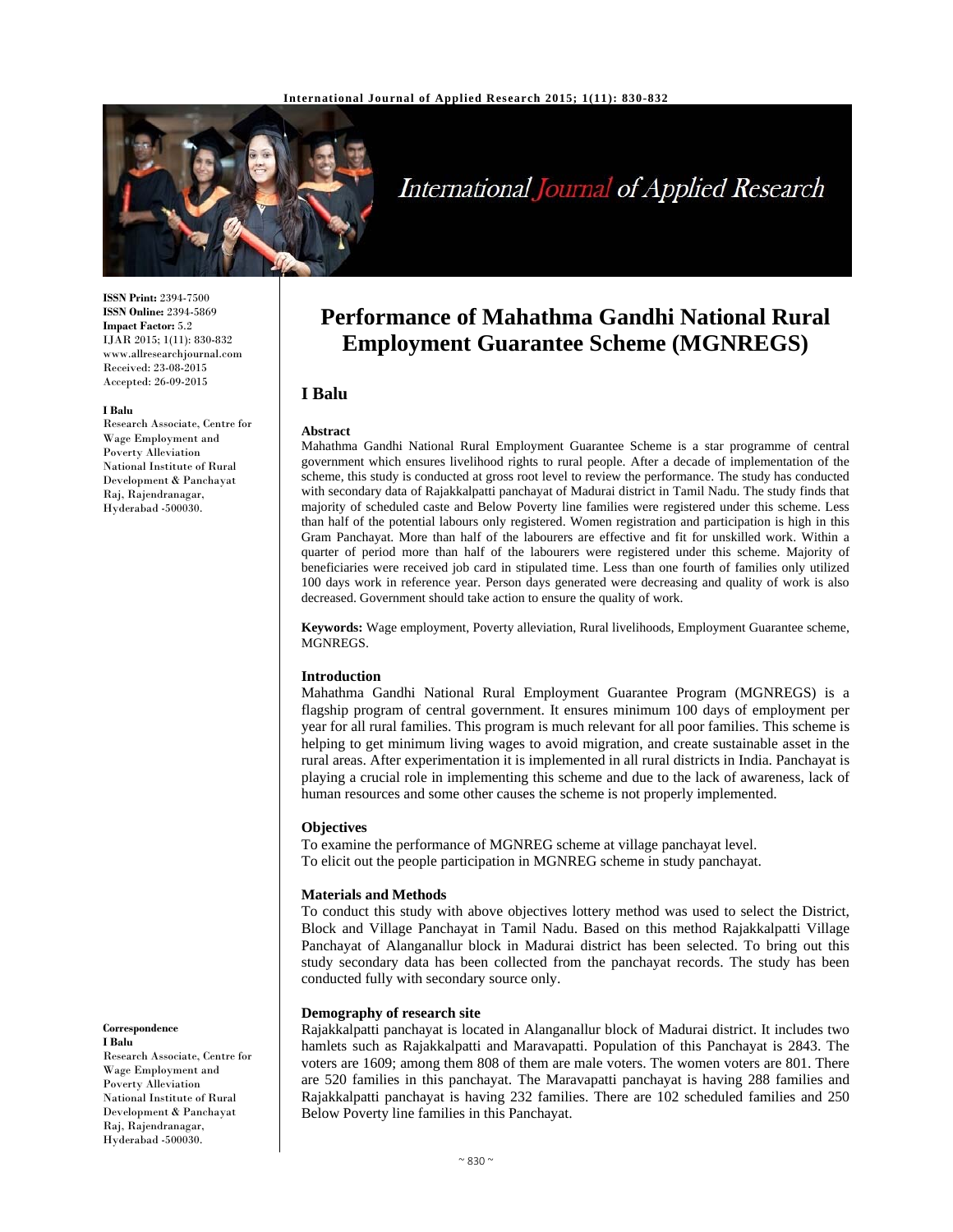#### **Registered families in MGNREGS**

According to National Rural Employment Guarantee Act those who are willing to do manual work they have to register their name in Panchayat office. In this Panchayat totally 93.3 percent of the families are registered under. Percent of registration is same in both the villages. There is no much difference between the both villages. It shows the economic equality of the villages.

| Name of the village | Schedule caste % | <b>Below Poverty Line %</b> | Total %   | <b>Not Registered %</b> | <b>Migrated %</b> | Total % |
|---------------------|------------------|-----------------------------|-----------|-------------------------|-------------------|---------|
| Rajakkalpatti       | 89.8             | 92.4                        | $93_{.1}$ |                         |                   | 100     |
| Maravapatti         | 88.9             | 89.4                        | 93.4      |                         |                   | 100     |
| Total               | 89.2             | 90.8                        | 93.3      | ⌒<br><u>.</u>           | т.-               | 100     |

**Table 1:** Registration of families

## **Registered labourers**

About 40 percent of the potential labors are enrolled. The remaining lobors are very old, students, economically sound and unwilling people. Maravapatii village is having more enrollment than Rajakkalpatti village. It is high than Panchayat average enrollment. In Rajakkalpatti village the people are economically sound, comparatively number of old age people are high, and college going students are also high so that the enrollment is lessen than other village.

#### **Gender wise registration**

Basically in this scheme the women participation is high. In Rajakkalpatti panchayat 51.8 percent of the women are registered in this scheme. At hamlet level also the women registration percent is same. In Maravapatti village 56.2 percent of women are registered under this scheme. In Rajakkalpatti village 47.2 percent of the women are registered under this scheme. Panchayat and hamlets in both level the women registration is high. It is because of the equal wage rate. Due to the low wage the men participation is low at panchayat and hamlet level.





## **Age wise registration**

General assumption is that the old age people are highly participated in this scheme so, the work output is too less. Rajakkalpatti panchayat is having 69 percent of efficient labour. Only two percent of the people are very old. Particularly 26 percent of the people are experienced people. It is good in combination of labour. It is having high percent of efficient labour so, there is a chance to have a good quality of work.

**Table 2:** Age wise registration of labors

| Age               | 18-20 | 21-45 | 46-60 |   |
|-------------------|-------|-------|-------|---|
| Registered people | %     | 69 %  | 26 %  | % |

## **Registration and duration**

The scheme was initiated on April 2008 in this panchayat. From the initiation period the registration was started. In first quarter of the year 2008, 64.2 percent of the people are registered under this scheme. Totally 70.6 percent of the people are registered within a year. Remaining 26.3 percent of the people are registered in second year. Only 3.1 percent of the people have been registered in 2010. After 2010 the registration is only single digit. There was a good awareness among the community so most of the people are registered within a quarter.

**Table 3:** Year wise registration of labors

| Year    | <b>Ouarter</b> | П<br>Ouarter | ш<br><b>Ouarter</b> | IV<br><b>Ouarter</b> | <b>Total</b> |
|---------|----------------|--------------|---------------------|----------------------|--------------|
| 2008-09 | 64.2 %         | 2.8%         | 3.6 %               | $0\%$                | 70.6%        |
| 2009-10 | 9.3%           | 16.3%        | $0.5\%$             | $0\%$                | 26.3%        |
| 2010-11 | 3.1 %          | $0\%$        | 0 %                 | 0%                   | 3.1 %        |
| Total   | 76.6%          | 19 %         | 4%                  | 0%                   | 100%         |

#### **Issue of job card**

According to the act if a person has registered under this scheme the panchayat has to issue the job card within 15 days. Here 0.9 percent of the people have been got the job card after two weeks only. It is a violation of act. The data is not available for 5.6 percent of people for data of issue of job card. Only 0.8 percent of the people are got the job card immediately. The panchayat has issued the job card for 92.8 percent of the people to less than two weeks so the panchayat is working efficiently.